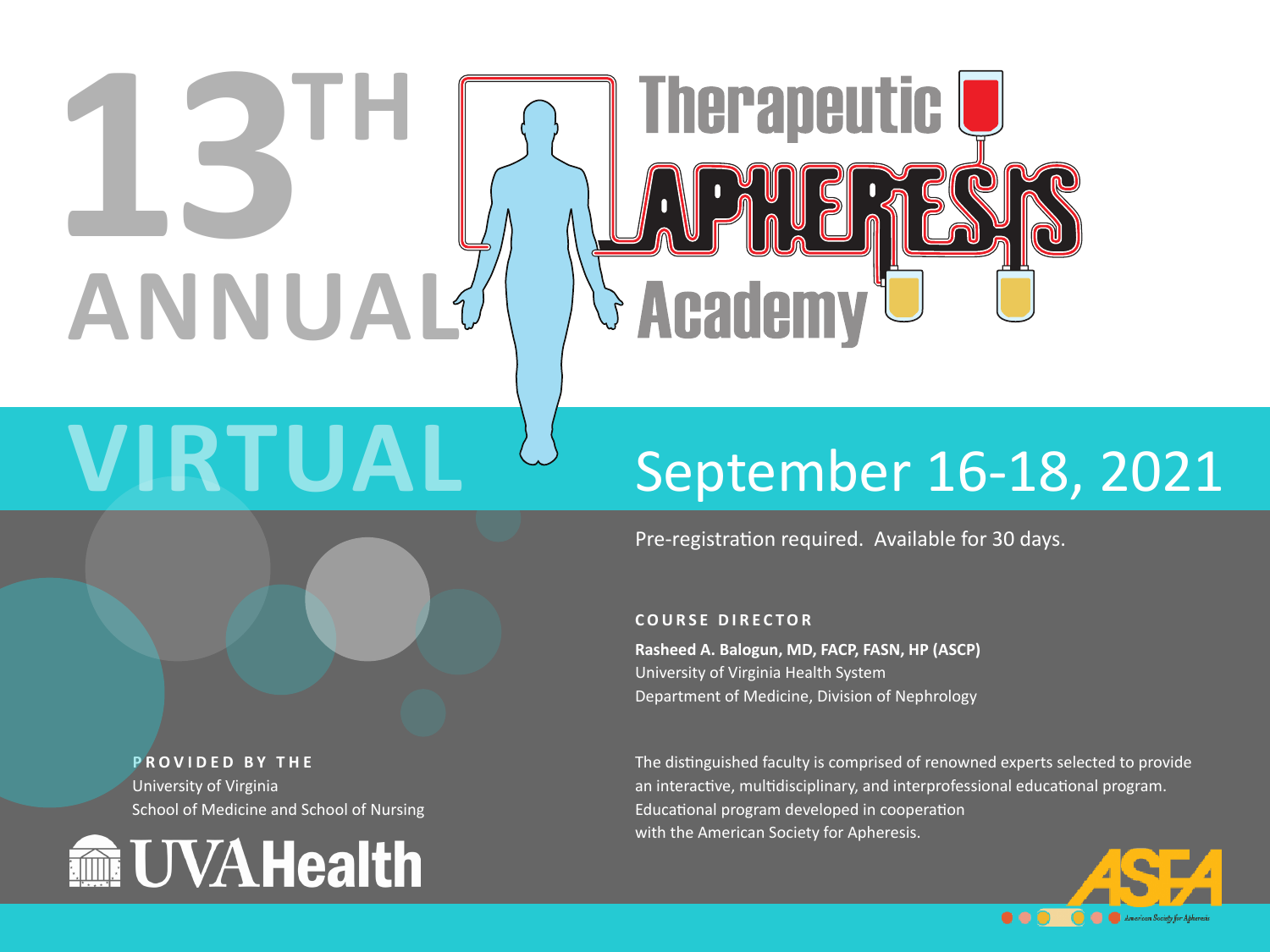### **COURSE OVERVIEW** AND TARGET AUDIENCE

DESIRED

**OUTCOMES** 

**The Therapeutic Apheresis Academy is a multidisciplinary 2½ day course for physicians in nephrology, hematology, pathology/blood banking, and other allied health professionals with an interest in therapeutic apheresis. This conference will build upon previously established interprofessional learning using modern learning techniques. The main sessions will present an overview of current practice and information on building a new therapeutic apheresis service. The demonstration workshops will showcase clinical applications and provide an opportunity to glean practical tips from expert practitioners**

#### **At the end of this educational activity, learners will be able to:**

- 1 List the different modalities of Therapeutic Apheresis Treatments
- 2 State the differences between centrifugal technologies and filtration technologies in TA
- 3 Recognize and use the categories (I-IV) that form indications for TA as written in the American Society for Apheresis international guidelines
- 4. List the indications for Extracorporeal Photopheresis
	- List the indications for Lipoprotein Apheresis
	- 6 Apply clinical and administrative knowledge necessary to set up and run a Therapeutic Apheresis Service
	- Describe the attributes of varying types of apheresis equipment
- 8 Understand and compare duties of each member of the Therapeutic Apheresis team in hospital based versus travelling Apheresis Units

#### **At the end of the laboratory experience, participants will be able to:**

- 1 Distinguish and differentiate procedures performed by several classes of therapeutic apheresis instrument modalities: (a) centrifugation, (b) column (filtration) and (c)centrifugation + irradiation
- 2 Elucidate patient information required for procedures performed on each class of instrument
- 3 Describe the vascular access options and requirements as these relate to patient, procedure and instrument
- Describe the blood pathway from access through processing and returning to the patient for the various procedures and instruments
- 5 Identify instrument parameters which can be adjusted

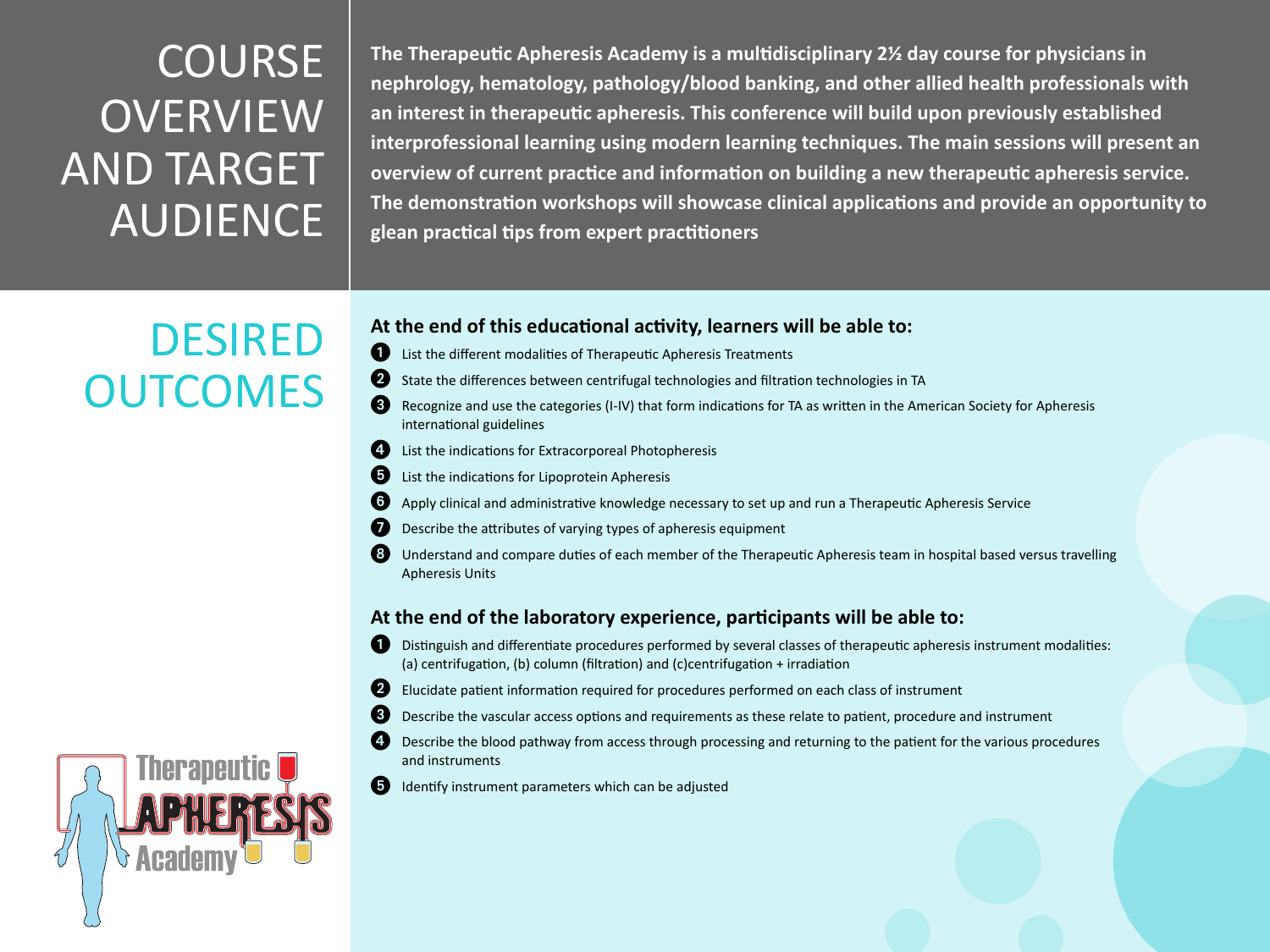

| <b>THURSDAY, SEPTEMBER 16, 2021</b> |                                                                            |                             |
|-------------------------------------|----------------------------------------------------------------------------|-----------------------------|
| 9:00 AM                             | <b>WELCOME</b>                                                             | Rasheed A Balogun, MD       |
| 9:05                                | I: THERAPEUTIC APHERESIS MEDICINE 101                                      | Rasheed A Balogun, MD Chair |
| $9:05-9:25$                         | Therapeutic Apheresis Medicine from 35,000 feet; A General Overview        | David Ward, MD              |
| $9:25-9:45$                         | Transfusion Medicine Essentials in Apheresis Medicine                      | Nancy Dunbar, MD            |
| $9:45-10:05$                        | Vascular Access Options in Apheresis Medicine                              | Kambiz Kalantari MD         |
| 10:05-10:35                         | Interactive Panel Discussion, Q and A                                      | Session I Faculty           |
| 10:35-11:00                         | Break: Meet the Exhibitors, Networking                                     |                             |
| 11:00                               | II: CLINICAL APPLICATIONS - PART 1                                         | Sana Khan, MD Chair         |
| 11:00-11:20                         | Therapeutic Apheresis for Renal Disorders                                  | Andre Kaplan, MD            |
| 11:20-11:40                         | Plasma Exchange in Solid Organ Transplantation                             | Gayle Vranic, MD            |
| 11:40-12:00                         | Apheresis Medicine in Hematopoetic Stem Cell Transplantation               | Leonid Volodin, MD          |
| 12:00-12:30                         | Interactive Panel Discussion, Q and A                                      | Session II Faculty          |
| 12:30-1:00                          | Break: Meet the Exhibitors, Networking                                     |                             |
| 1:00                                | <b>III: CLINICAL APPLICATIONS - PART 2</b>                                 | Nancy Dunbar, MD Chair      |
| $1:05-1:25$                         | Red Cell Exchange in Sickle Cell Disease and other Hematological Disorders | Amber Sanchez, MD           |
| $1:25-1:45$                         | An Update on Therapeutic Apheresis for Neurological Disorders              | Sana Khan, MD               |
| $1:45 - 2:05$                       | Thrombotic Thrombocytopenic Purpura: Plasma Exchange and anti-vWF          |                             |
|                                     | Nanobody                                                                   | Jill Adamski, MD            |
| $2:05 - 2:35$                       | Interactive Panel Discussion, Q and A                                      | Session III Faculty         |
| $2:35-3:00$                         | Break: Meet the Exhibitors, Networking                                     |                             |
| 3:00                                | IV: CLINICAL APPLICATIONS - PART 3                                         | Rasheed A Balogun, MD Chair |
| $3:00-3:20$                         | Therapeutic Apheresis in Vascular and Cardiac Disorders; Lessons           |                             |
|                                     | from Europe                                                                | Bernd Stegmyr, MD           |
| $3:20-3:40$                         | Extracorporeal Photopheresis; Technique and Indications.                   | Amber Sanchez, MD           |
| $3:40-4:00$                         | Apheresis, Toxicology and Envenomations                                    | Joshua King MD              |
| 4:00-4:30                           | Interactive Panel Discussion, Q and A                                      | Session IV Faculty          |
| $4:30-4:40$                         | <b>Closing Comments</b>                                                    | Rasheed A Balogun, MD       |
| 4:40                                | <b>ADJOURN</b>                                                             |                             |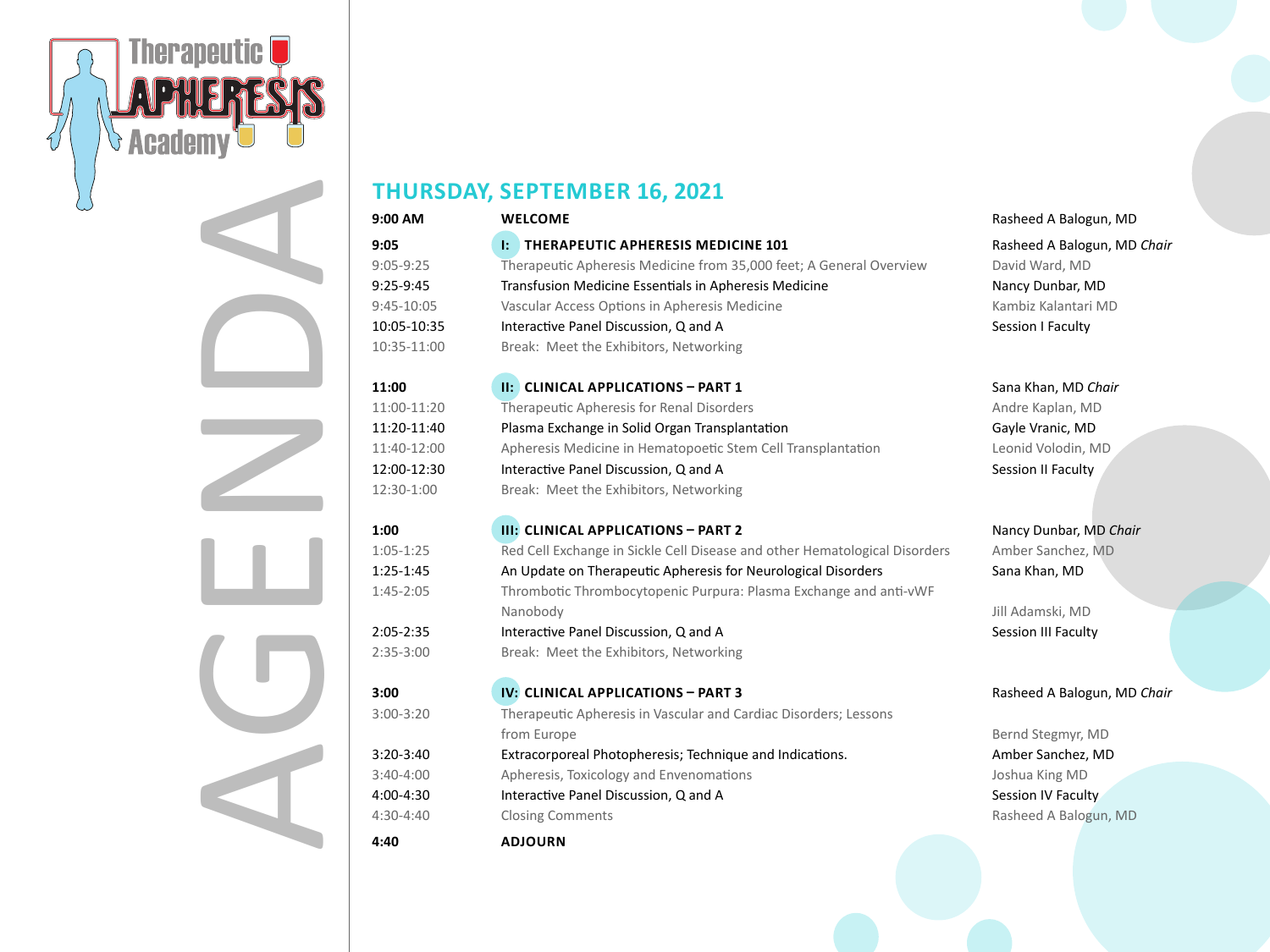

#### **FRIDAY, SEPTEMBER 17, 2021**

| 9:00 AM       | <b>WELCOME</b>                                                                    | Rasheed A Balogun, MD                         |
|---------------|-----------------------------------------------------------------------------------|-----------------------------------------------|
| 9:05          | <b>ADVANCES - CURRENT AND IN THE HORIZON?</b><br>V:                               | Rasheed A Balogun, MD Chair                   |
| $9:05-9:25$   | 2019 Evidence based Recommendations for Therapeutic Apheresis                     |                                               |
|               | Medicine; the "ASFA Guidelines"                                                   | Nancy Dunbar, MD                              |
| 9:25-9:45     | The 2020 Update to the 2019 ASFA guidelines on the use of therapeutic             |                                               |
|               | apheresis in ANCA-associated vasculitis                                           | Rasheed A Balogun, MD                         |
| 9:45-10:05    | Precision Medicine Meets Apheresis Medicine; Novel Immunotherapy                  |                                               |
|               | for Cancer with Chimeric Antigen Receptor Cells                                   | Nicole Aqui, MD                               |
| 10:05-10:35   | Interactive Panel Discussion, Q and A                                             | Session V Faculty                             |
| 10:35-11:00   | Break: Meet the Exhibitors, Networking                                            |                                               |
| 11:00         | ANATOMY OF A THERAPEUTIC APHERESIS SERVICE<br>VI:                                 | Tamila Kindwall-Keller DO Chair               |
| 11:00-11:20   | Different Models of Apheresis Services. In-House vs. Travelling Units; A Dialogue | Jan Hoffman, MD and Tamila Kindwall-Keller DO |
| 11:20-11:40   | A Guide to Clinical Documentation, Professional Billing and Reimbursement         |                                               |
|               | for Therapeutic Apheresis                                                         | Rasheed A Balogun, MD                         |
| 11:40-12:00   | Telemedicine and Therapeutic Apheresis in the COVID-19 Era                        | Jan Hoffman, MD                               |
| 12:00-12:30   | Interactive Panel Discussion, Q and A                                             | Session VI Faculty                            |
| 12:30-1:00    | Break: Meet the Exhibitors, Networking                                            |                                               |
| 1:00          | <b>VII: FURTHER APHERESIS</b>                                                     | Rasheed A Balogun, MD Chair                   |
| $1:05 - 1:25$ | Pediatric Therapeutic Apheresis Medicine. What to do and What not to do.          |                                               |
|               | Examples of Challenges and Solutions.                                             | Volker Witt MD                                |
| $1:25-1:45$   | Plasma Exchange in Alzheimer's Disease; Where are we?                             | Zbigniew M. Szczepiorkowski, MD, PhD, FCAP    |
| $2:45 - 2:05$ | CRP Apheresis; What is it, what does it do?                                       | Wolfgang Ries, MD                             |
| $2:05 - 2:35$ | Interactive Panel Discussion, Q and A                                             | Session VII Faculty                           |
| $2:35-3:00$   | Break: Meet the Exhibitors, Networking                                            |                                               |
| 3:00          | <b>VIII: CLOSING SESSION</b>                                                      | Rasheed A Balogun, MD Chair                   |
| $3:00-3:20$   | Bedside Nursing in Apheresis Medicine; A Dialogue                                 | Rosemarie Dizon, RN and Anthony Mallory, RN   |
| $3:20-3:40$   | Therapeutic Apheresis in the Intensive Care Unit                                  | Amber Sanchez, MD                             |
| $3:40-4:00$   | Beyond USA; Apheresis Medicine Global View                                        | Wolfgang Ramlow, MD                           |
| 4:00-4:30     | Interactive Panel Discussion, Q and A                                             | <b>Session VIII Faculty</b>                   |
| $4:30-4:40$   | <b>Closing Comments</b>                                                           | Rasheed A Balogun, MD                         |
| 4:40          | <b>ADJOURN</b>                                                                    |                                               |
|               |                                                                                   |                                               |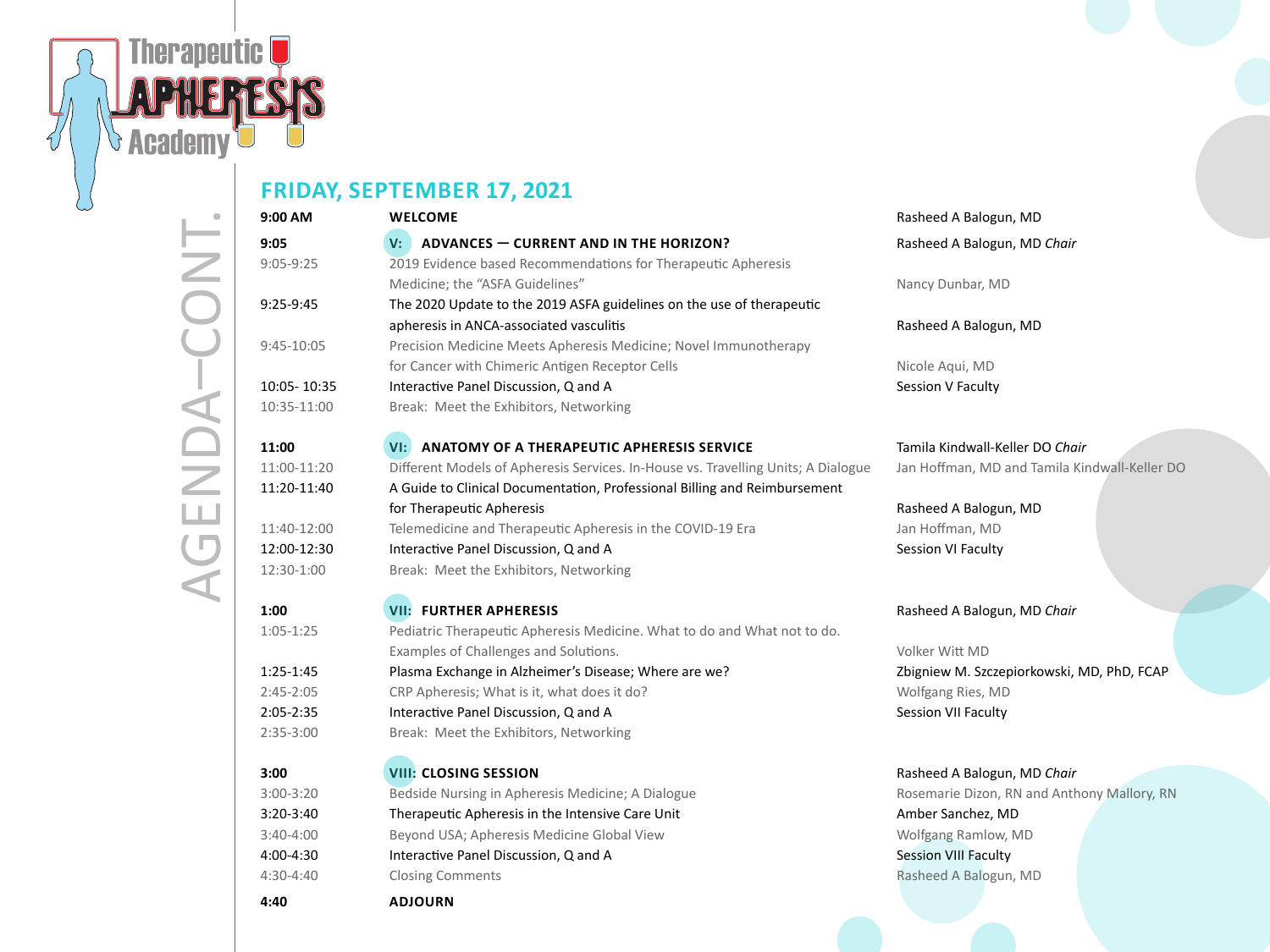#### **SATURDAY, SEPTEMBER 18, 2021**

| 8:45                                         | Welcome and Introduction to the Workshop                                                                                                                                                                                                                                                                                                                                                                                                                                                                                                                                                                                                                                                                                                           | Rasheed Balogun, MD                            |                                                                                                                                                                                                                                                                                                                            |
|----------------------------------------------|----------------------------------------------------------------------------------------------------------------------------------------------------------------------------------------------------------------------------------------------------------------------------------------------------------------------------------------------------------------------------------------------------------------------------------------------------------------------------------------------------------------------------------------------------------------------------------------------------------------------------------------------------------------------------------------------------------------------------------------------------|------------------------------------------------|----------------------------------------------------------------------------------------------------------------------------------------------------------------------------------------------------------------------------------------------------------------------------------------------------------------------------|
| $9:00 - 10:40$                               | The workshop participants will spend 25 minutes at each of the four stations.<br>By the end of this workshop the participant should be able to:<br>Distinguish and differentiate procedures performed by several classes of<br>therapeutic apheresis instrument modalities: (1) centrifugation, (2) column<br>(filtration) and (3) centrifugation + irradiation.<br>Elucidate patient information required for procedures performed on each class<br>❷<br>of instrument.<br><b>8</b> Describe the vascular access options and requirements as these relate to patient,<br>procedure and instrument.<br><b>O</b> Describe the blood pathway from access through processing and return to the<br>patient for the various procedures and instruments. |                                                | <b>STATION DESCRIPTIONS</b><br>Centrifugation based Therapeutic<br>Apheresis<br><b>Anthony Mallory, RN</b><br>$\bullet$ Centrifugation + Irradiation<br>(Extracorporeal Photopheresis)<br>Yanyun Wu, MD<br>Column (filtration) based<br><b>Therapeutic Apheresis</b><br>Rasheed Balogun, MD<br><b>Vascular Access</b><br>Ø |
| 10:40-11:00<br>11:00-11:50<br>11:50<br>12:00 | dentify instrument parameters which can be adjusted by the operator during<br>a procedure.<br><b>Break</b><br>Interactive Panel Discussion, Q and A<br><b>Closing Comments</b><br><b>ADJOURN</b>                                                                                                                                                                                                                                                                                                                                                                                                                                                                                                                                                   | <b>Workshop Faculty</b><br>Rasheed Balogun, MD | Joshua King MD                                                                                                                                                                                                                                                                                                             |

#### **ACCREDITATION AND DESIGNATION STATEMENT**

In support of improving patient care, the University of Virginia School

of Medicine and School of Nursing is jointly accredited by the Accreditation Council for Continuing Medical Education (ACCME), the Accreditation Council for Pharmacy Education (ACPE), and the American Nurses Credentialing Center (ANCC), to provide continuing education JOINTLY ACCREDITED PROVIDER

#### **IPCE CREDIT**

This activity was planned by and for the healthcare team, and learners will receive **15.5 Interprofessional Continuing Education (IPCE) credit** for learning and change.

#### *AMA PRA CATEGORY 1 CREDITS™*

The University of Virginia School of Medicine and School of Nursing designates this live activity for a maximum of **15.5** *AMA PRA Category 1 Credits.™* Physicians should claim only the credit commensurate with the extent of their participation in the activity.

#### **ANCC CONTACT HOURS**

The University of Virginia School of Medicine and School of Nursing awards **15.5 contact hour(s)** for nurses who participate in this educational activity and complete the post activity evaluation.

#### **HOURS OF PARTICIPATION**

The University of Virginia School of Medicine and School of Nursing awards **15.5 hours of participation** (consistent with the designated number of *AMA PRA Category 1 Credit(s)™* or ANCC contact hours) to a participant who successfully completes this educational activity. The University of Virginia School of Medicine and School of Nursing maintains a record of participation for six (6) years.

#### **MOC POINTS**

Successful completion of this activity, planned in accordance with the needed MOC requirements, enables the participant to earn **MOC Part II Self-assessment** points equivalent to the amount of *AMA PRA Category 1™* claimed for the activity, through the American Board of Medical Specialties (ABMS) and Accreditation Council for Continuing Medical Education (ACCME®) joint initiative to create a wide array of Maintenance of Certification (MOC) Activities. The awarded transcript provides for both *AMA PRA Category 1™* and MOC II Self-assessment credit for the following participating boards:

- American Board of Internal Medicine (ABIM)
- American Board of Pediatrics (ABP)

NOTE: It is the accredited provider's responsibility to submit learner completion information to the ACCME for the purpose of granting MOC II Self-assessment credit for the above boards. For learners wishing to receive credit through a Member Board not included above, please refer directly to your Member Board's MOC Part II Lifelong Learning and Self-Assessment Program Requirements.

#### **REGISTRATION**

Registration and payment are available at www.cmevillage.com, (visit our Learning Portal or Upcoming Events). **Registration will close midnight on September 12, 2021.** The course syllabus will be available online only for 30 days after the conference.

The additional Demonstration Workshop registration fee provides admittance to the Saturday Demonstration Workshop. The workshop is open to a limited number of participants, and a waitlist will be in effect after the lab is full.

NOTE: Policies on cancellation, payment methods and accommodation requests can be found on our website under FAQs. Additional questions, please contact uvacme@virginia.edu or 434-924-5310.

|                            | Until Aug. 9 | Aug. 10-Sept. 12 |
|----------------------------|--------------|------------------|
| Physician                  | \$425.00     | \$550.00         |
| Other HCP, Resident/Fellow | \$325.00     | \$450.00         |
| Demonstration Lab Workshop | \$75.00      | \$75.00          |

#### **Contact Info**

**Office of Continuing Medical Education uvacme@virginia.edu 434-924-5310**



**IPCE CREDIT™** 

INTERPROFESSIONAL CONTINUING EDUCATIO for the healthcare team.

AGENDA–CONTINUED GENDA-CONTINUED